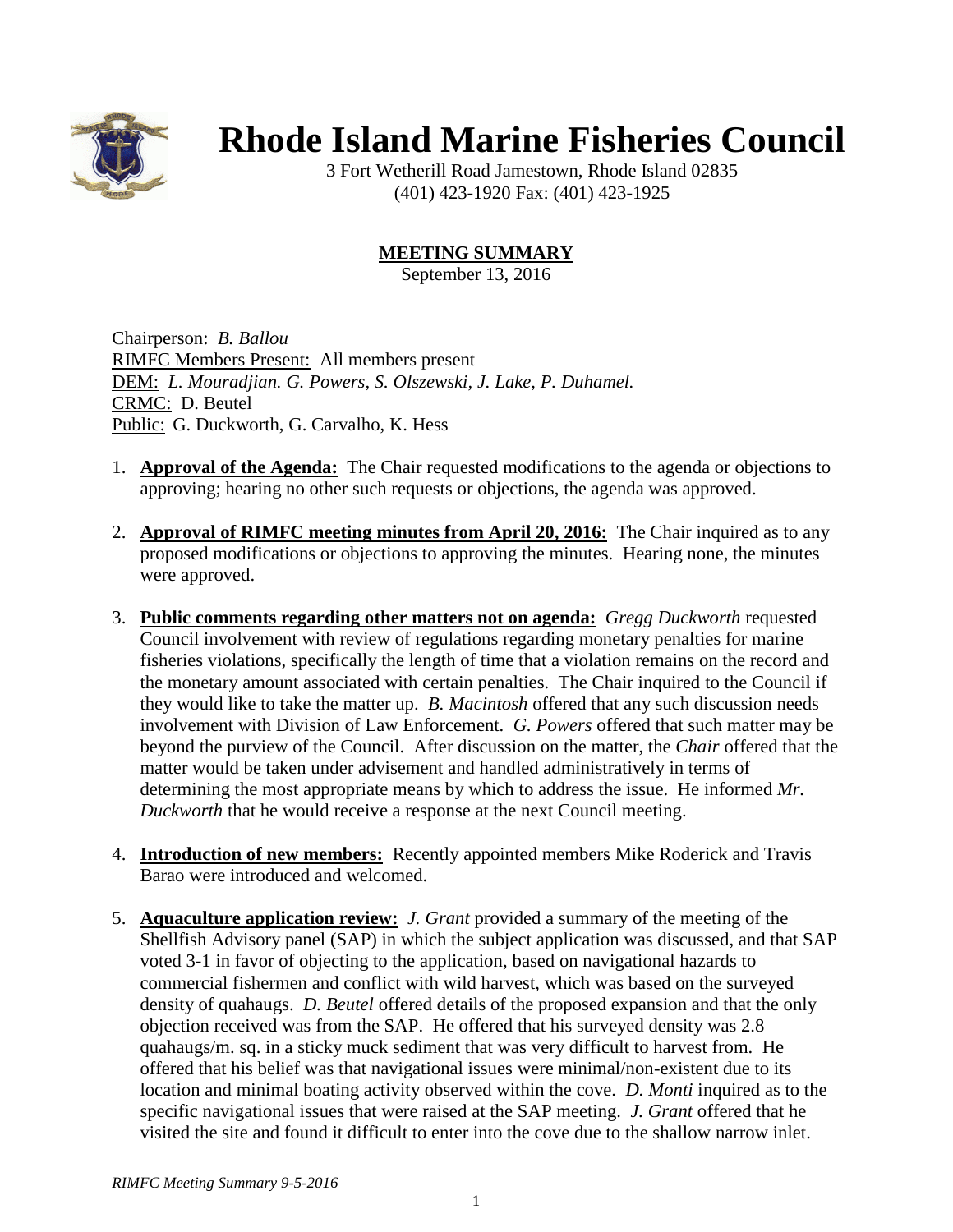He also found shellfish with very brittle decomposing shells. Upon conclusion of the discussion, **motion made by** *D. Monti* **to recommend to the CRMC to offer no objection to the application based on the lack of known navigational hazards or conflict with wild harvest fisheries; 2nd by** *C. Rein.* **The motion passed 8 - 0**.

*6.* **Review of updated Council Policies and Procedures:** *B. Ballou* provided an overview of the policy document. *M. Rice* offered use of the book *American Institute of Parliamentarians Standard Code of Parliamentary Procedure* rather than *Robert's Rules of Order* as a better source of parliamentary procedures. Discussion ensued regarding Council participation at public hearings and the subsequent Council meeting. *B. Ballou* then focused on Part B., section 1.G. regarding communication of Council members with members of the public after the close of the administrative record (i.e., *ex parte* communications). *C. Rein* offered that such language was very important and is an industry standard, and stressed the importance that Council members refrain from discussing regulatory matters after the close of the comment period. *J. Grant* offered that such practice was not currently being followed, and that communication occurs at any time. *M. Rice* offered that any communication at any time is desirable, but supports the intent of the policy and believed would be easily followed. *D. Monti* offered that information needs to be out for public review as soon as possible, and that the current practice of providing the workshop presentation so close to the workshop is insufficient time to review the regulatory proposals, with groups having insufficient time to hold meetings and draft proposals. *P. Duhamel* offered that the regulations are posted 30 days prior to the hearing date per the APA. *D. Monti* offered that holding the workshop on a separate date prior to the hearing would help provide the public and groups the time needed to formulate comments and proposals. Regarding Part B., section 1.H., *J. Grant* inquired as to the difference between discussing matters with the public after the close of the comment period, with discussing during a Council meeting, which is also after the close of the comment period. *G. Powers* offered that it is at the Council's discretion whether to seek additional input or not, but that discussing the regulatory matters at the Council meeting, which is after the close of the comment period, was the unique structure of the Council, and that their advice was also statutorily required. *J. Grant* offered that he would like a better understanding of when the Council should be seeking public input at the Council meeting, such as to help understand a given issue more thoroughly before rendering a recommendation. *B. Ballou* offered that he would not automatically seek public input as currently done, but would only do so at the request of a Council member. *A. Dangelo* offered that only new information should be sought when seeking public input at the meeting. Discussion ensued regarding Part B. section 2. *Recusals*. It was discussed that recusal need only occur when a matter effects the person or their business solely and directly (i.e., financially), rather than effecting the member as part of larger group that may be effected. *G. Powers* offered that gray areas of applicability will always exist and offered his advice to the Council when such matters arise. *M. Rice* offered support for the language as consistent with practices of the legislature. *B. Ballou* then continued with the details of the policy. Discussion then ensued regarding the aquaculture review policy, with *M. Rice* offering support for maintaining the entire document as currently written into the updated Policies and Procedures document. **Motion made by** *M. Rice***; 2nd by** *A. Dangelo***, to approve the policy, with minor edits made as discussed.** *D. Monti* offered that he would prefer additional language be added regarding the Division's timeframe for posting of the workshop presentation. *J. Grant* offered that such was not for Council policy, to which *G. Powers* concurred. *L. Mouradjian* offered that the regulations are posted 30 days prior to the hearing,